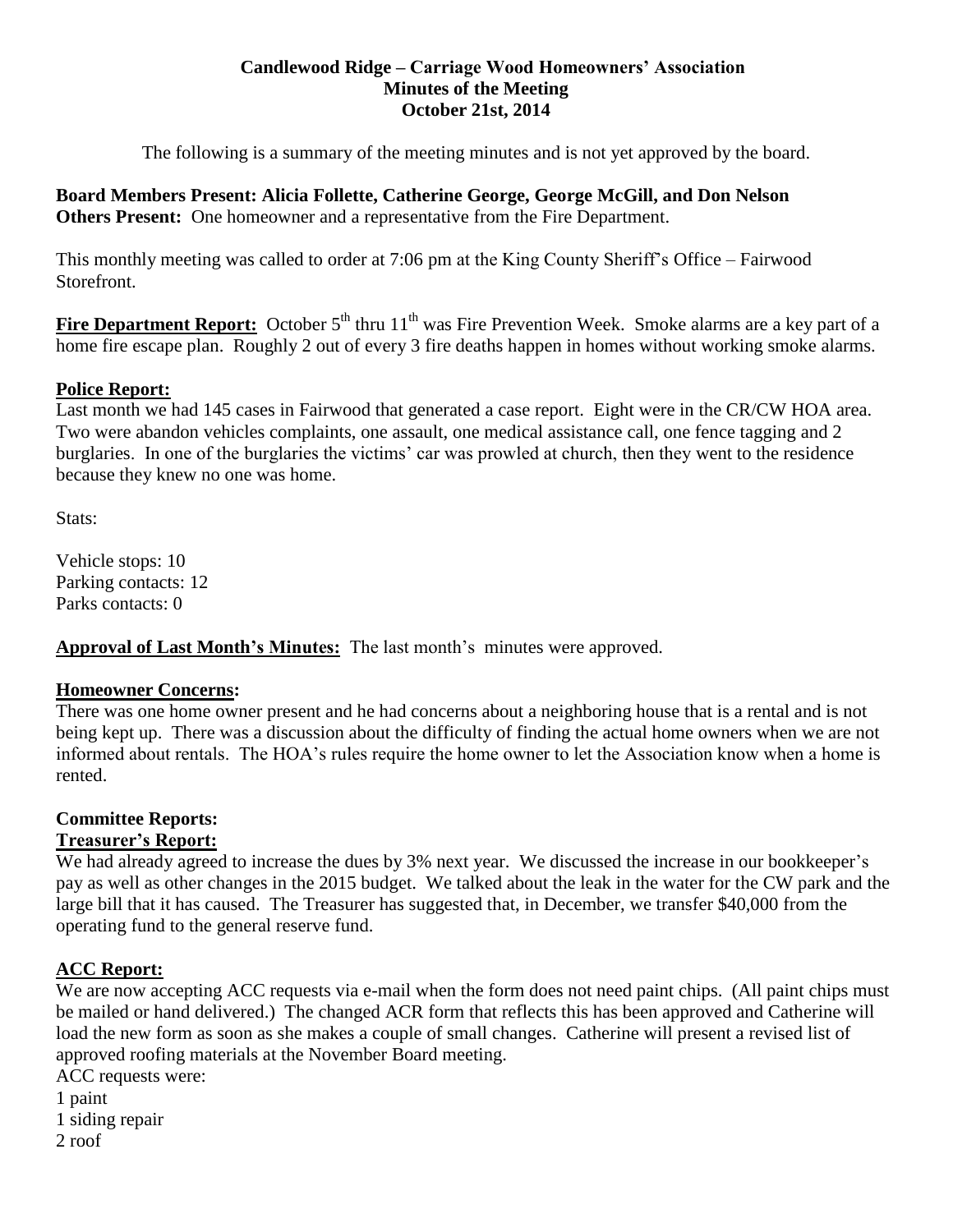# **Common Areas Maintenance Report:**

- Reminder to all Homeowners It is our responsibility (Not King County's) to keep the street drains clear. Please clear the debris and leaves from the drains by your house and at the ends of your street to avoid floods.
- We continue to have branches and trees fall onto the paths at CR Park. Please contact me at [commonareas@crcwhoa.org](mailto:commonareas@crcwhoa.org) or call 425-738-8611 #80 and leave a message if you notice any trees or branches at either park or any of the Common areas or entrances.
- Reminder all dogs must be on leash this is a King County Law as well as our policy in our HOA Parks.
- King County Sheriff Patrols and requests will now be coordinated by the CAM Chair and monthly reports will be submitted before each monthly meeting. Please contact the Board with any areas of concern and we will do our best to accommodate.
- $\bullet$  We received our water bill from Soos Creek W & S for our sprinkler systems. The bill is for Aug 1st to Oct  $1^{\text{st.}}$

The bills for CR are about normal but the one for CW, the park is tremendously high - \$5000. I talked to SCW&S and Canber and it turns out we have a leak somewhere. We are in the process of investigating and writing up a letter to see if we can get any of this amount lowered at all.

• Please keep a watch for suspicious Activity and call 911

**Reminder:** Our parks are private parks which exist for the use and enjoyment of HOA residents, their families and guests. They are not public parks. Our park usage rules apply to everyone. Following are some of the rules that have been established to maximize safety, and minimize liability and maintenance cost:

A. Park Hours: 9:00 am to dusk.

B. No Smoking, alcohol, drugs, loud music, golfing, motorized vehicles or **Fireworks** are allowed.

C. Animals must be leashed and owners are responsible for cleaning up after their animals.

# **Complaints Negotiations Report:**

We talked about a few houses that we continue to have issues with.

# **Legal and Insurance Report:**

The legal status was reviewed. The law firm that we contract with wants to change the billing to a flat fee per service. Don will look into what this would mean to us. No change to the insurance situation.

#### **Cul-de-Sac Committee**

No report this month but the 2015 budget has money for more cul-de-sac work..

# **New Web Site:**

The new web site became live on May  $1<sup>st</sup>$ . Catherine is the focal if someone has an issue

#### **Capital Improvement Committee:**

Please contact the board if you have any ideas for Capital Improvements.

#### **Nominating Committee**

John Utz is chair, Catherine George is a member. There is one old open Board position. There will be two Board positions up for reelection in 2015. If you are interested in serving on the Board, please contact a Board member or attend a monthly meeting.